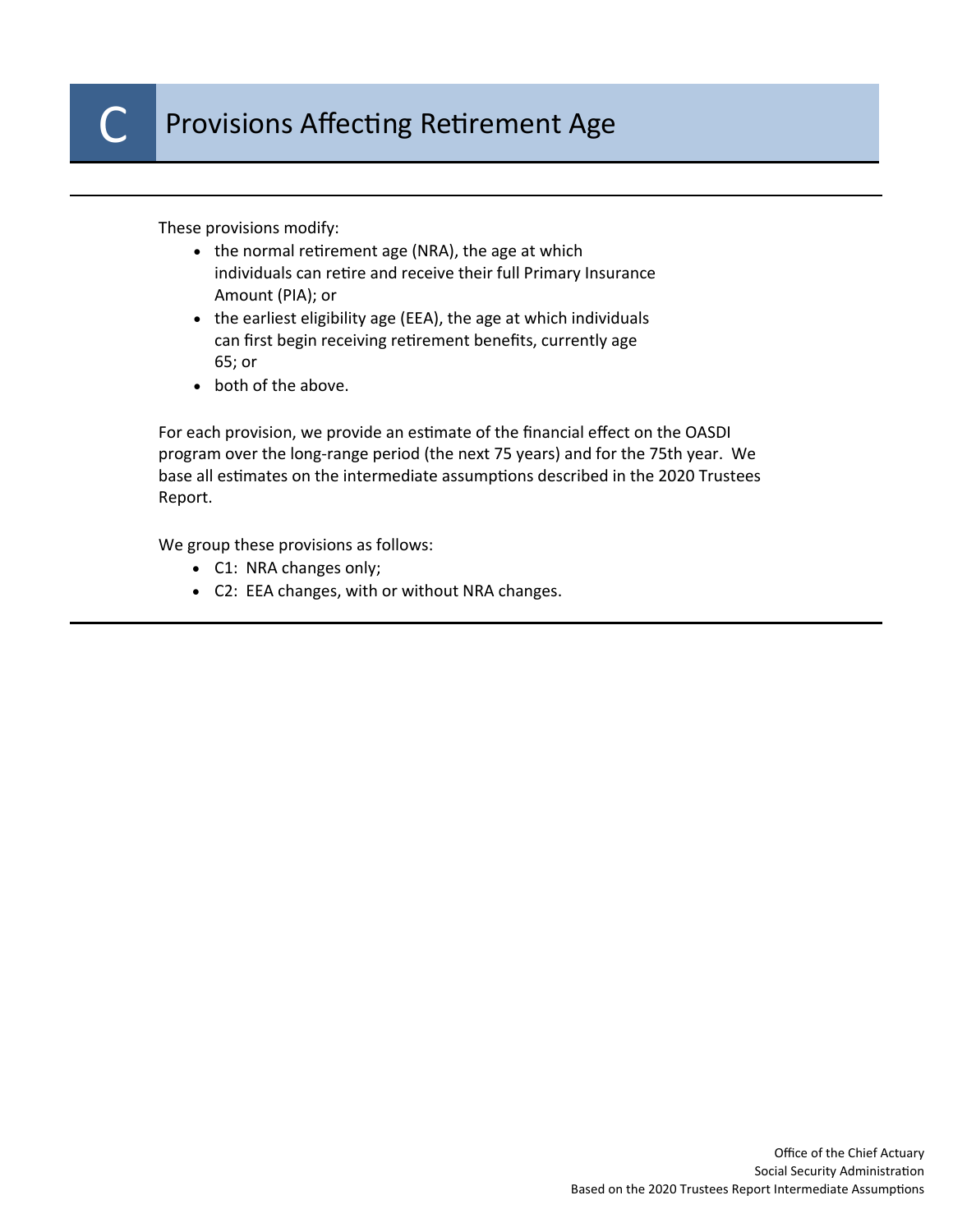## **Category C: Retirement Age (2020 Trustees Report intermediate assumptions)**

*Current law shortfall in long-range actuarial balance is 3.21 percent of payroll and in annual balance for the 75th year is 4.51 percent of payroll.*

| <b>Description of proposed provisions</b> |                                                                                                                                                | Change from current law<br>(percent of payroll) |                             | <b>Shortfall eliminated</b> |                      |
|-------------------------------------------|------------------------------------------------------------------------------------------------------------------------------------------------|-------------------------------------------------|-----------------------------|-----------------------------|----------------------|
|                                           |                                                                                                                                                | Long-range<br>actuarial                         | <b>Annual</b><br>balance in | Long-range<br>actuarial     | Annual<br>balance in |
|                                           |                                                                                                                                                | balance                                         | 75th year                   | balance                     | 75th year            |
| C1.1                                      | After the normal retirement age (NRA) reaches 67 for those age 62 in                                                                           | 0.41                                            | 0.69                        | 13%                         | 15%                  |
| C1.2                                      | 2022, increase the NRA 1 month every 2 years until the NRA reaches 68.<br>After the normal retirement age (NRA) reaches 67 for those age 62 in | 0.50                                            | 0.69                        | 16%                         | 15%                  |
|                                           | 2022, increase the NRA 2 months per year until the NRA reaches 68.                                                                             |                                                 |                             |                             |                      |
| C1.3                                      | After the normal retirement age (NRA) reaches 67 for those age 62 in                                                                           | 0.62                                            | 1.67                        | 19%                         | 37%                  |
|                                           | 2022, index the NRA to maintain a constant ratio of expected retirement                                                                        |                                                 |                             |                             |                      |
|                                           | years (life expectancy at NRA) to potential work years (NRA minus 20).                                                                         |                                                 |                             |                             |                      |
|                                           | We assume the NRA will increase 1 month every 2 years.                                                                                         |                                                 |                             |                             |                      |
| C1.4                                      | After the normal retirement age (NRA) reaches 67 for those age 62 in                                                                           | 1.23                                            | 2.39                        | 38%                         | 53%                  |
|                                           | 2022, increase the NRA 2 months per year until it reaches 69 for                                                                               |                                                 |                             |                             |                      |
|                                           | individuals attaining age 62 in 2034. Thereafter, increase the NRA 1                                                                           |                                                 |                             |                             |                      |
|                                           | month every 2 years.                                                                                                                           |                                                 |                             |                             |                      |
| C1.5                                      | Starting in 2021, allow workers to choose whether to have their payroll                                                                        | 0.68                                            | 1.25                        | 21%                         | 28%                  |
|                                           | tax rate reduced by 2 percentage points. For each calendar year that a                                                                         |                                                 |                             |                             |                      |
|                                           | worker chooses to have their payroll tax reduced, their normal retirement                                                                      |                                                 |                             |                             |                      |
|                                           | age (NRA) increases 1 month. We assume 2/3 of workers each year will                                                                           |                                                 |                             |                             |                      |
|                                           | choose this payroll reduction. The General Fund of the Treasury                                                                                |                                                 |                             |                             |                      |
|                                           | reimburses the OASI and DI Trust Funds for the reduction in payroll tax                                                                        |                                                 |                             |                             |                      |
|                                           | revenue.                                                                                                                                       |                                                 |                             |                             |                      |
| C1.6                                      | After the normal retirement age (NRA) reaches 67 for those age 62 in                                                                           | 0.59                                            | 1.31                        | 18%                         | 29%                  |
|                                           | 2022, increase the NRA by 1 month every 2 years until the NRA reaches                                                                          |                                                 |                             |                             |                      |
|                                           | 69. Also increase the age up to which the delayed retirement credit may                                                                        |                                                 |                             |                             |                      |
|                                           | be earned at the same rate (from 70 to 72). No change to earliest                                                                              |                                                 |                             |                             |                      |
|                                           | eligibility age.                                                                                                                               |                                                 |                             |                             |                      |
| C1.7                                      | After the normal retirement age (NRA) reaches 67 for those attaining age                                                                       | 0.95                                            | 1.33                        | 30%                         | 29%                  |
|                                           | 62 in 2022, increase the NRA by 3 months per year starting for attaining                                                                       |                                                 |                             |                             |                      |
|                                           | age 62 in 2023 until it reaches 69 for those attaining age 62 in 2030.                                                                         |                                                 |                             |                             |                      |
|                                           | Increase the age up to which delayed retirement credits may be earned                                                                          |                                                 |                             |                             |                      |
|                                           | from 70 to 72 on the same schedule. Increase the widow(er) NRA in the                                                                          |                                                 |                             |                             |                      |
|                                           | same manner. The earliest eligibility age (EEA) for worker's and                                                                               |                                                 |                             |                             |                      |
|                                           | widow(er)'s benefit is unchanged.<br>Increase the earliest eligibility age (EEA) by two months per year for those                              | $-0.09$                                         | $-0.43$                     |                             | $-9%$                |
| C2.1                                      |                                                                                                                                                |                                                 |                             | $-3%$                       |                      |
|                                           | age 62 starting in 2022 and ending in 2039 (EEA reaches 65 for those age                                                                       |                                                 |                             |                             |                      |
| C <sub>2.2</sub>                          | 62 in 2039).<br>After the normal retirement age (NRA) reaches 67 for those age 62 in                                                           | 0.58                                            | 1.48                        | 18%                         | 33%                  |
|                                           | 2022, index the NRA to maintain a constant ratio of expected retirement                                                                        |                                                 |                             |                             |                      |
|                                           | years (life expectancy at NRA) to potential work years (NRA minus 20).                                                                         |                                                 |                             |                             |                      |
|                                           | We assume the NRA will increase 1 month every 2 years. Also, raise the                                                                         |                                                 |                             |                             |                      |
|                                           | earliest eligibility age (EEA) for retired-workers, aged widow(er)s, and                                                                       |                                                 |                             |                             |                      |
|                                           | disabled widow(er)s by the same amount as the NRA starting for those                                                                           |                                                 |                             |                             |                      |
|                                           | attaining 62 in 2021.                                                                                                                          |                                                 |                             |                             |                      |